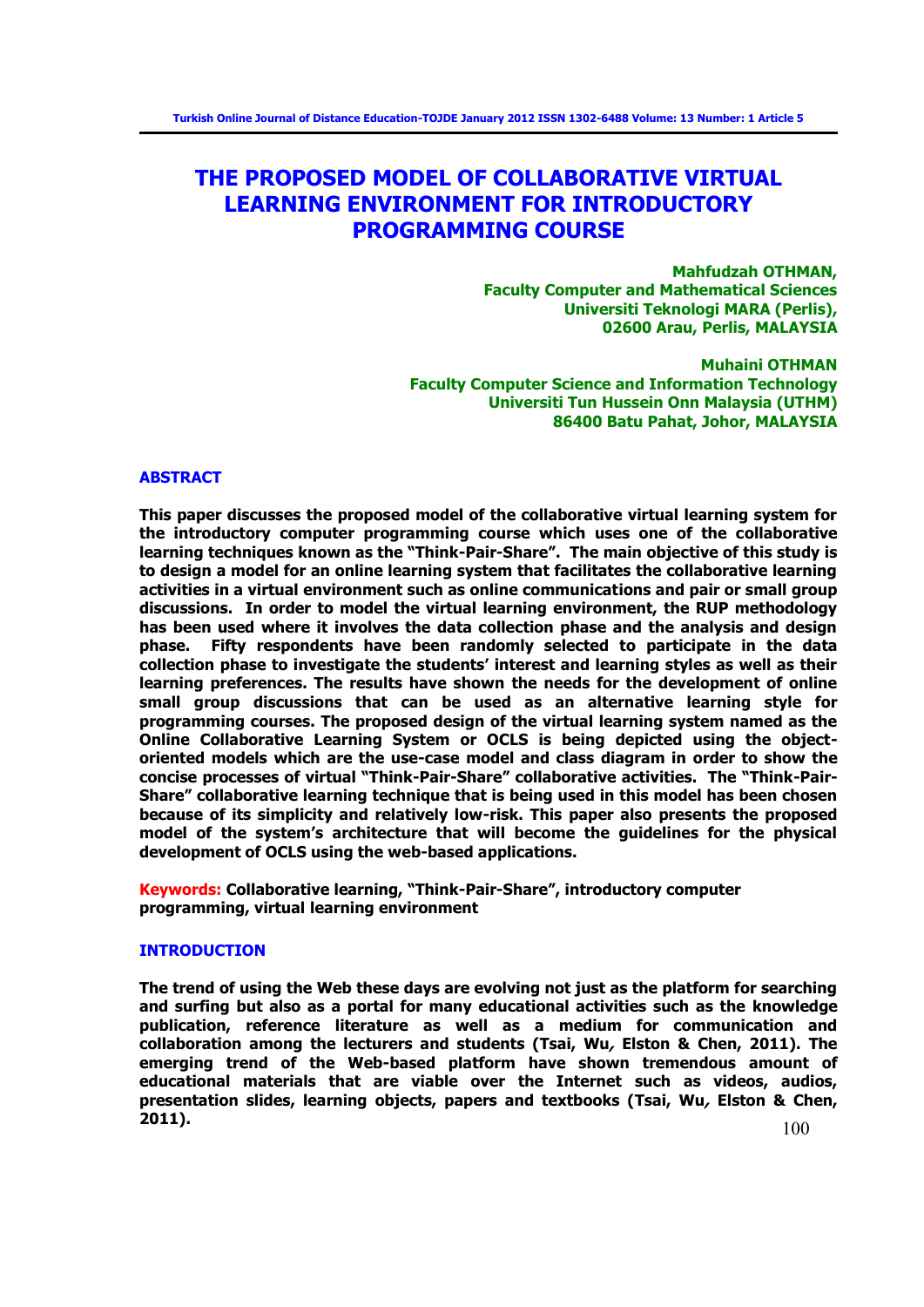**These trends have showed that the e-learning styles are progressively moving towards the c-learning styles which encompass various elements such as the community, collaborative and the communicative learning (Owen, Grant, Sayers, & Facer, 2006).**

**Recent studies have shown various ways to use the Web as the mediator to teach and learn computer programming course. SCALE stands for Supporting Collaboration and Adaptation in a Learning Environment was a web-based system developed to engage students with an active learning environment by providing them with multiple informative and tutoring feedback components (Verginis, Gogoulou, Gouli, Boubouka, & Grigoriadou, 2011). Law, Lee, and Yu (2010) have proposed the used of an e-learning system called the Programming Assignment aSsessment System (PASS) to support the teaching and learning of computer programming. Through the study, they claimed that a well facilitated e-learning environment would be beneficial in enhancing learning motivation and students' self-efficacy.** 

**AutoLEP, which is developed to aid novice programmers to attain their programming skills, has been proven effective in helping the students to adequately test and evaluate the programs (Wang, Su, Ma, Wang & Wang, 2011). It is also claimed that AutoLEP can help to improve students' learning experience in programming and reduce the workload of the tutors.** 

**Previous studies have also included the development of web-based visualizations for learning programming concepts named Codewitz (Lahtinen, Ala-Mutka & Jarvinen, 2005). The system was aimed to develop solutions through visualizations that would benefit teaching and learning of computer programming. Another research done by Cheung (2006) has also revealed that by using the web-based learning system to deliver lecture notes of object-oriented programming course, it has helped to improve the teacher-student interaction, improve students' participation, and also has helped the students with their compilation activities in real-time manner. Van Hiele Web-Based Learning System was developed by Chen and Chih (2006) has also included the concept of knowledge management. The Van Hiele Web-Based Learning System includes various Web 2.0 tools such as email, discussion board, Internet assignment unit, tutorial unit, quick-run unit, expert template, and knowledge management.**

**Although there are a lot of web-based systems that have been developed to support the learning of programming courses, however, most of the systems do not emphasize on the collaborative learning techniques that can be used to facilitate and support virtual learning. Varieties of collaborative learning techniques such as the "Round Robin", "Numbered-Heads-Together", "Jigsaw", "Think-Pair-Share" and many others have been widely implemented in a classroom-based environment and they have also been proven to effectively enhancing the students' performances. According to Roschelle and Teasley (1995), collaboration can be described as coordinated, synchronous activity that is the result of a continued attempt to construct and maintain a shared conception of a problem. Therefore, collaborative learning can be viewed as a group of people working together to achieve a common goal (Barfurth, 1995). With collaborative learning, it will focus on helping students to plan and design their problem solving strategy and guide them to evaluate the problem during the learning process (Mahfudzah, Muhaini, Nurzaid, Atiqqah, Mohd Norafizal, 2010).** 

**The lack of collaborative learning techniques used in virtual learning systems will constraint the idea of learning collaboratively and also limit the system's capabilities to become more interactive and effective especially in supporting pair and small group discussions.**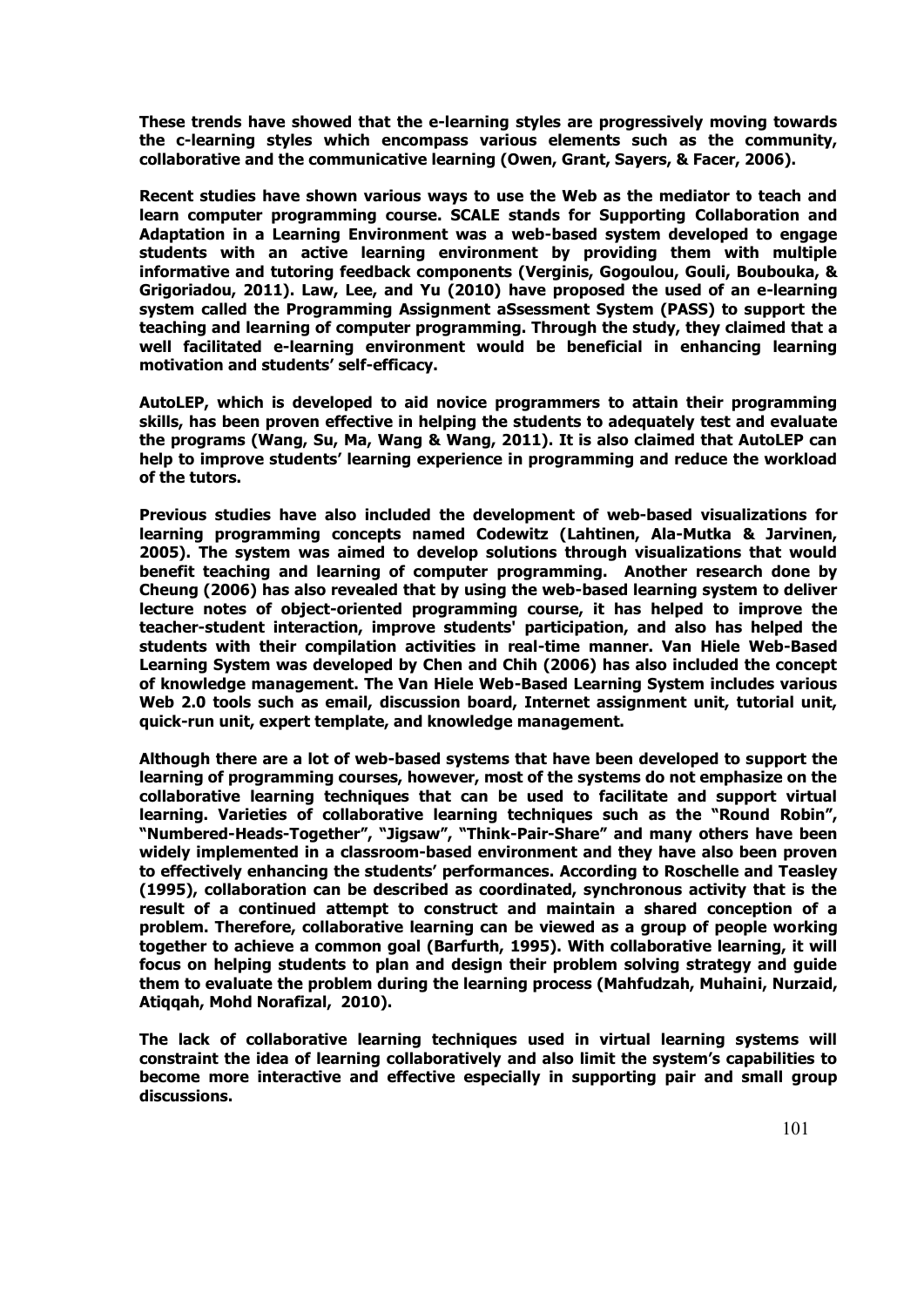**Therefore, the main objective of this study is to design a model of a collaborative virtual learning system that uses the "Think-Pair-Share" technique to facilitate the online communications and collaborations. The proposed model also aimed to introduce a virtual learning environment that support the online learning in pair or small group discussions of the introductory computer programming course.** 

## **THE CONCEPT OF THE COLLABORATIVE VIRTUAL LEARNING ENVIRONMENT**

**A virtual-based collaboration differs from the classroom-based collaboration in terms of the interactions among the community members. The main purpose of group collaboration is to bring the team together in order to accomplish a common goal which can be easily achieved within classroom-based collaborative activities. The main challenge for a virtual-based collaboration is; it should be able to facilitate and support the learning activities among the action-oriented teams over the geographic distances and from dispersed locations. The virtual learning system must be able to provide tools that will facilitate communication, collaboration and the process of problem solving. These tools are important in order to provide the team with common means for communicating ideas and brainstorming. In addition, the virtual learning system should also be able to facilitate the project management functions, for instance, the uploading and downloading assignments and time-managements.** 

**Therefore, for this study, the Online Collaborative Learning System or OCLS is designed with two levels of collaboration tools which have been identified as the communication and the collaborative management tools. Both tools will be used for conferencing purposes and online coordination. The communication tools will involve the Web 2.0 technologies such as online chatting, instant messaging and discussion board.** 

**Furthermore, the "Think-Pair-Share" collaborative learning technique is being selected to accommodate the collaborative activities in the virtual environment. In a classroombased environment, the "Think-Pair-Share" technique will involve three steps of cooperative structure. During the first step which is the "Think" phase, each of the students will think silently about a question posed by the instructor within the given amount of time. After the time for the "Think" phase has ended, the students will then pair up and discuss their possible answers together. Later, during the final phase, which is the "Share" phase, the pairs will share their answers with the other pairs, other teams, or the entire group (Mahfudzah, et.al, 2010). It has been found that the "Think-Pair-Share" technique is a relatively low-risk and short collaborative learning technique and therefore, it is ideally suited to be infused in a virtual learning environment.** 

### **MATERIALS & METHODS**

**In this study, the Rational Unified Process (RUP) methodology has been used as the guideline for the overall development of the OCLS. Generally, there are four phases of the RUP as depicted in Figure 1 below, which are; the inception phase to define the scope of the project, elaboration phase where we plan, specify features and baseline architecture of the project, construction phase to build the product and finally, the transition phase to transit the product into the end user community (IBM Corporation Rational University, 2004).** 

| Inception | <b>Elaboration</b> | Construction | Transition |
|-----------|--------------------|--------------|------------|
|           |                    |              |            |



However, in this paper, only two of the phases will be discussed which are the  $\rm ^{102}$ **inception and the elaboration phase, where the later phases will be conducted for future research.**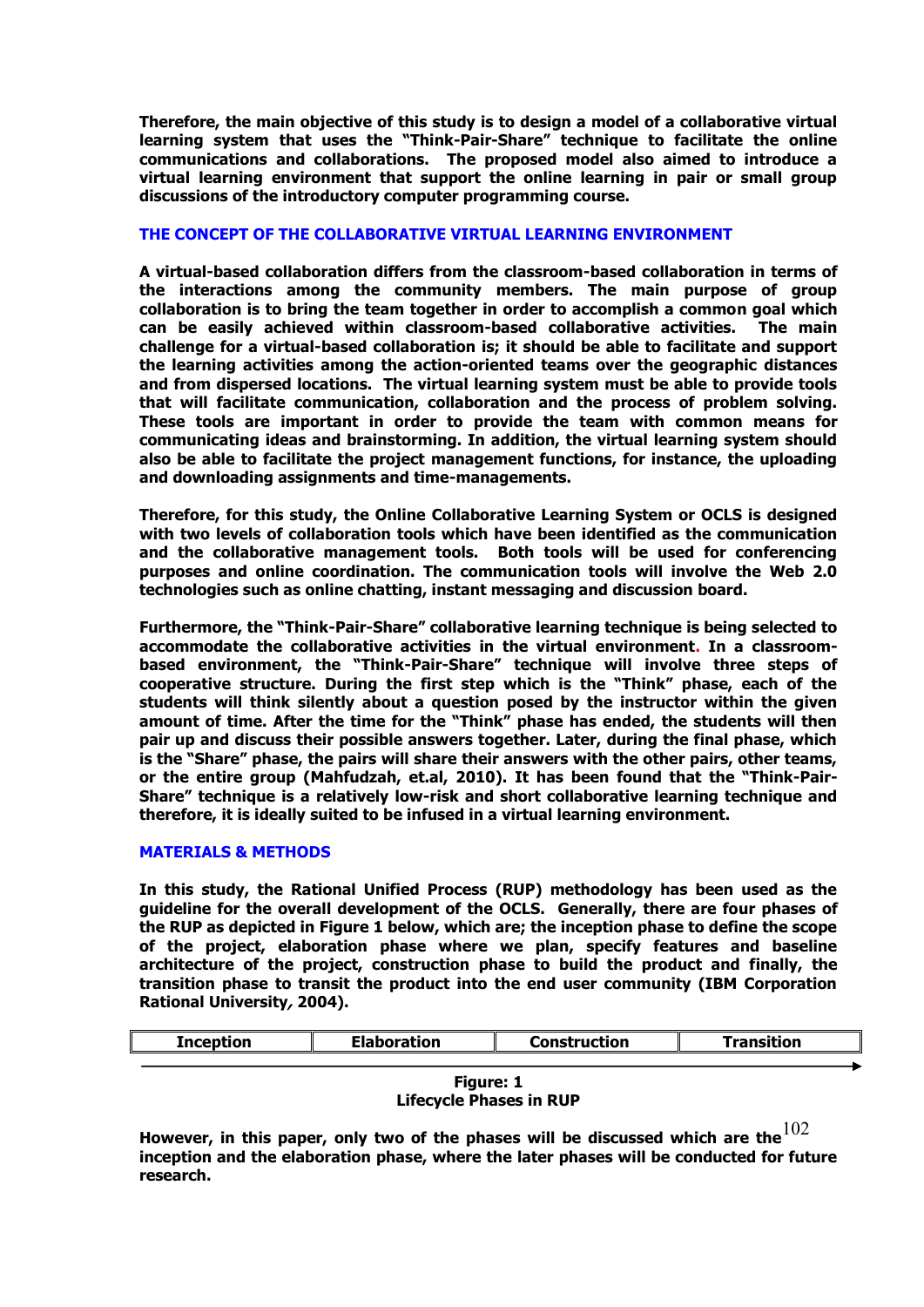### **Inception Phase**

**During the inception phase, the system scope will be defined where the system' requirements and the functional requirements are identified. For this study, the inception phase is divided into two other phases which are; i) the data collection phase where the fact-finding technique using questionnaires will be conducted and ii) the design of the use-case model to depict the logical structure of OCLS based from the factfinding analysis.** 

**For the data collection phase, the respondents have been randomly selected and they are consists of fifty students from the Department of Computer Science in Universiti Teknologi MARA Perlis and Universiti Tun Hussein Onn, Malaysia. The purpose of conducting the fact-finding technique is to enable the researcher to investigate the current situation in order to further understand the current problems and deriving the possible solutions. The investigation involves two sets of questionnaires where the first set is to investigate the factors that influence the students' performances in programming subject. Various factors have been questioned such as factors of interests, understanding the concepts in programming and methods that have been used by the lecturers in classes to teach the programming subjects. All of the selected students have been introduced to learn programming in varieties of programming languages such as C++ and Java. The second set of the questionnaires is to investigate the students' learning preferences in learning programming and the preferred materials used to accompany their learning in programming subject. The questionnaires contain questions on the effectiveness of learning and teaching programming in a traditional way or using the e-learning portals. All of the data gained from the fact-finding process will then be analyzed using SPSS 16.0.** 

**Based from the findings gained from the data collection phase, the logical structures of OCLS will be designed and illustrated using the use-case modeling. As mentioned before, for this study, in order to model the collaborative virtual environment, a well-known collaborative learning technique named "Think-Pair-Share" has been chosen.** 

**The use-case model is used to describe what the system will do, encompassing the use cases and the actors involved in the "Think", "Pair" and "Share" collaborative activities. Each use case in the OCLS model is described in detail in the following section, showing the step-by-step on how the system interacts with the actors and what the system does in the use case in order to realize the "Think-Pair-Share" collaborative activities.**

#### **Elaboration Phase**

**The second phase which is the elaboration phase is where the analysis and design of OCLS will be implemented.** 

**The main purpose of the analysis and design is to transform the requirements into the system design and most importantly, is to ensure the design matches the implementation environment.** 

**The input artifact for the analysis and design for OCLS is the use case model that has been previously designed. In this phase, the class diagram will be designed to illustrate the logical structure and flows of events in OCLS.**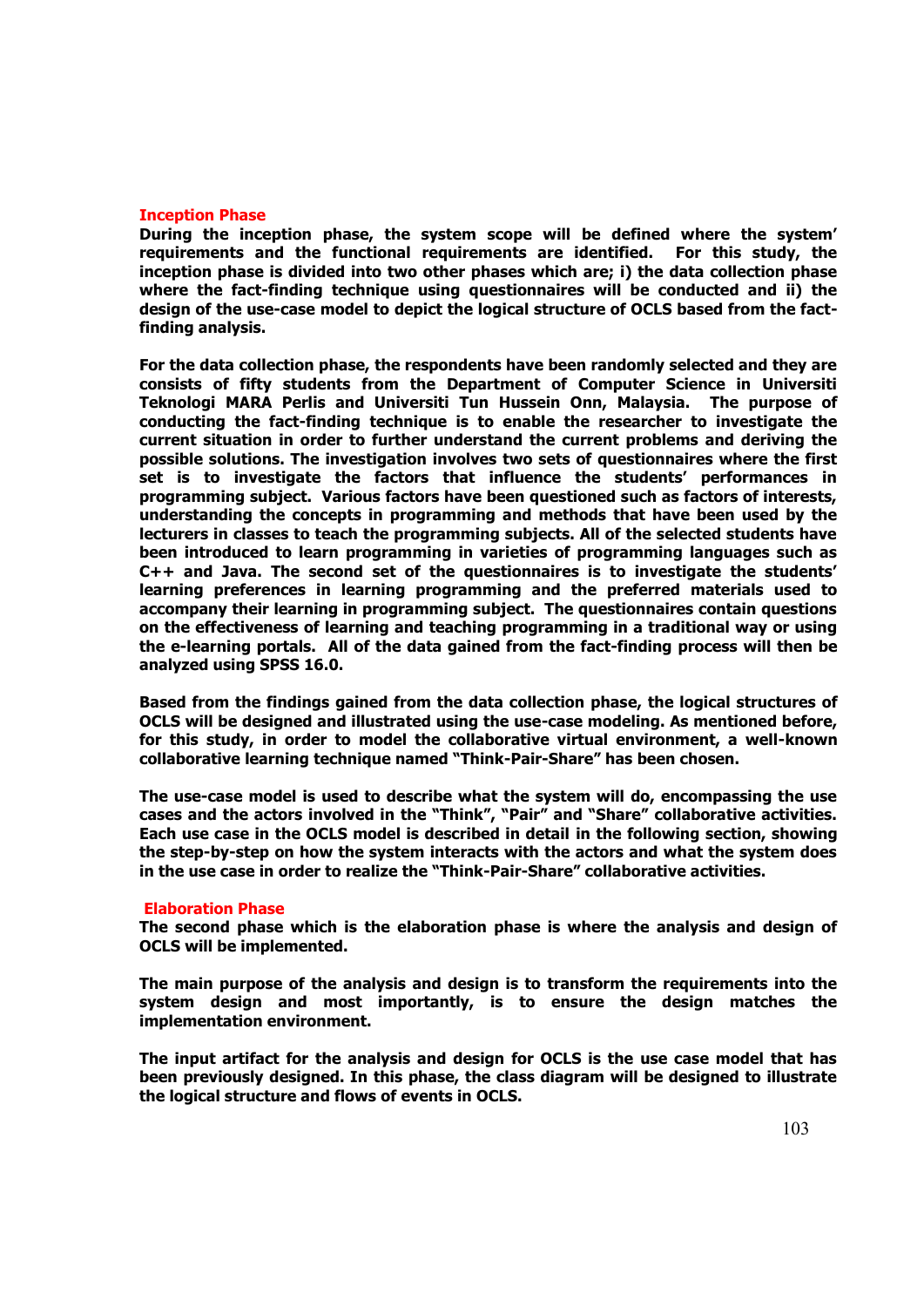# **RESULTS & DISCUSSIONS**

# **Inception phase**

# **Data collection phase**

**As discussed in the previous section, the investigation done in this phase consists of two sets of questionnaires where the first part investigates the factors that influenced students' performances in programming. Table 1 below shows the results of students' understanding towards programming subject.** 

| Table: 1                                            |  |
|-----------------------------------------------------|--|
| Students' understanding towards programming subject |  |

| <b>Factors</b>                                                                        | Percentage |
|---------------------------------------------------------------------------------------|------------|
| Hard to understand the fundamental concepts of programming                            | 40.0%      |
| Hard to understand the syntax of the programming languages                            | 36.0%      |
| Hard to understand the operation aspects of programming                               | 48.0%      |
| Less knowledge on how to use the programming software                                 | 43.8%      |
| Knowledge in programming are only used to pass the exams                              | $60.0\%$   |
| Programming courses are tough                                                         | 76.0%      |
| Hard to understand the subject when programming is only being taught in<br>classrooms | 32.0%      |
| Students are not interested to think rigorously in solving programming<br>problems    | 40.0%      |
| Students have less effort to think to solve problems                                  | 58.0%      |

**From the results in Table 1, it shows that 76% of the respondents (38 students) strongly agreed that programming courses are tough and about 32% of them (16 students) found it hard to understand the subject when programming is only being taught in classrooms. Furthermore, Table 2 below shows the results of students' interests in learning programming subjects. From the analysis, it shows that about 76% of the respondents (38 students) prefer to work in groups while learning programming.** 

## **Table: 2 Students' interests in learning programming subjects**

| <b>Factors</b>                                                               | Percentage |
|------------------------------------------------------------------------------|------------|
| Students are very interested in learning programming languages               | 48.0%      |
| Students always update their knowledge about programming                     | 25.0%      |
| Students are expert in programming languages                                 | 7.0%       |
| Students prefer to work in groups while learning programming                 | 76.0%      |
| Students are very interested to solve problems that require logical thinking | 46.0%      |
| skills                                                                       |            |

**Meanwhile, Table 3 below depicts the results of students' opinions towards the lecturers' teaching methods.** 

**From the analysis, it shows that about 86% of the respondents (43 students) strongly agreed that the used of e-learning portals by the lecturers are effective for information sharing and knowledge distributions.**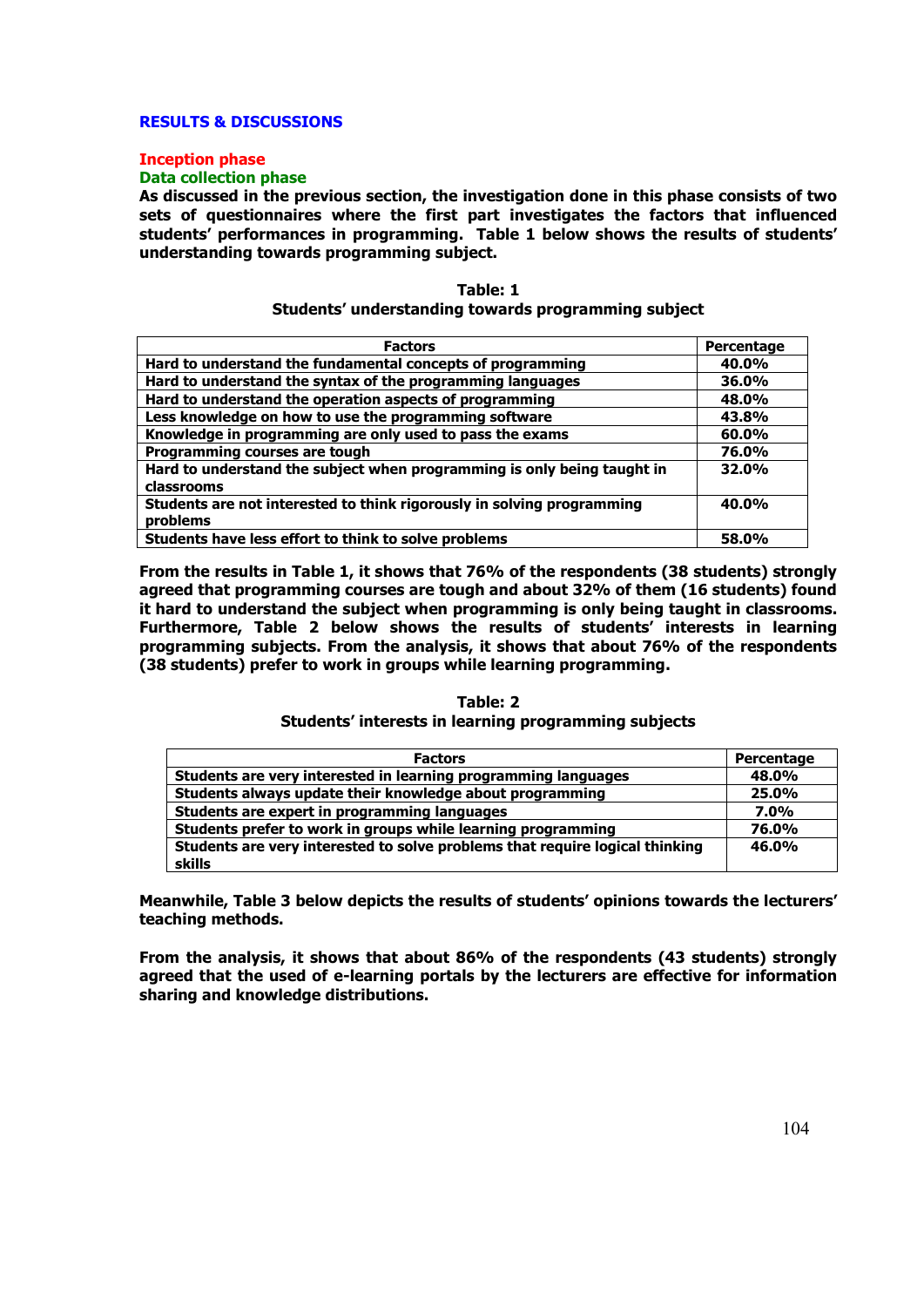**Table: 3 Students' opinions towards lecturers teaching methods**

| <b>Factors</b>                                                                    | Percentage |
|-----------------------------------------------------------------------------------|------------|
| Lecturers' teaching methods are effective                                         | 72.0%      |
| Students can understand the way the lecturers teach programming<br><b>COULSES</b> | 62.0%      |
| Students prefer to ask questions to lecturers about programming<br>problems       | 48.0%      |
| Students prefer to meet the lecturers to discuss the programming<br>problems      | 28.0%      |
| Lecturers have given enough programming exercises                                 | 82.0%      |
| Lecturers have given the appropriate programming test questions                   | 90.0%      |
| Lecturers are experts in programming                                              | 92.0%      |
| The used of i-learn/e-learn portals by the lecturers is effective for             | 86.0%      |
| information sharing & knowledge distribution                                      |            |

**The second part of the data collection phase investigates the students' learning preferences and their preferred learning materials. Table: 4 below shows the results for the students' learning preferences. From the result, it shows that about 54% of the respondents (27 students) strongly agreed that they prefer to study programming during exercise sessions in small groups while about 42% of them (21 students) prefer to explore the e-learning portals to enhance their knowledge and skills in programming.** 

### **Table: 4 Students' learning preferences**

| <b>Factors</b>                                | Percentage |
|-----------------------------------------------|------------|
| During lectures in classes                    | 56.0%      |
| During exercise sessions in small groups      | 54.0%      |
| During practical sessions in labs             | 58.0%      |
| While studying alone                          | 46.0%      |
| While working alone on programming coursework | 28.0%      |
| When exploring e-learning portals             | 42.0%      |

**Meanwhile, Table: 5 below depicts the results for students' preferred materials. From the analysis, it shows that about 60% of the respondents (30 students) strongly preferred to use example programs given by the lecturers to accompany their learning in programming and about 34% of them (17 students) preferred to use the web tutorials, e-learning materials or other Internet resources for their supporting learning materials in programming subjects.** 

**Table: 5 Students' preferred learning materials**

| <b>Factors</b>                                           | Percentage |
|----------------------------------------------------------|------------|
| <b>Programming course book</b>                           | 36.0%      |
| Lecture notes/copies of transparencies                   | 56.0%      |
| <b>Exercise questions and answers</b>                    | 58.0%      |
| <b>Example programs given by lecturers</b>               | 60.0%      |
| Still pictures of programming structures                 | 36.0%      |
| Web tutorials/e-learning portal/other Internet resources | 34.0%      |

**All of the analysis derived from the data collection phase has showed that most of the students agreed that the programming courses are tough and therefore, they need more**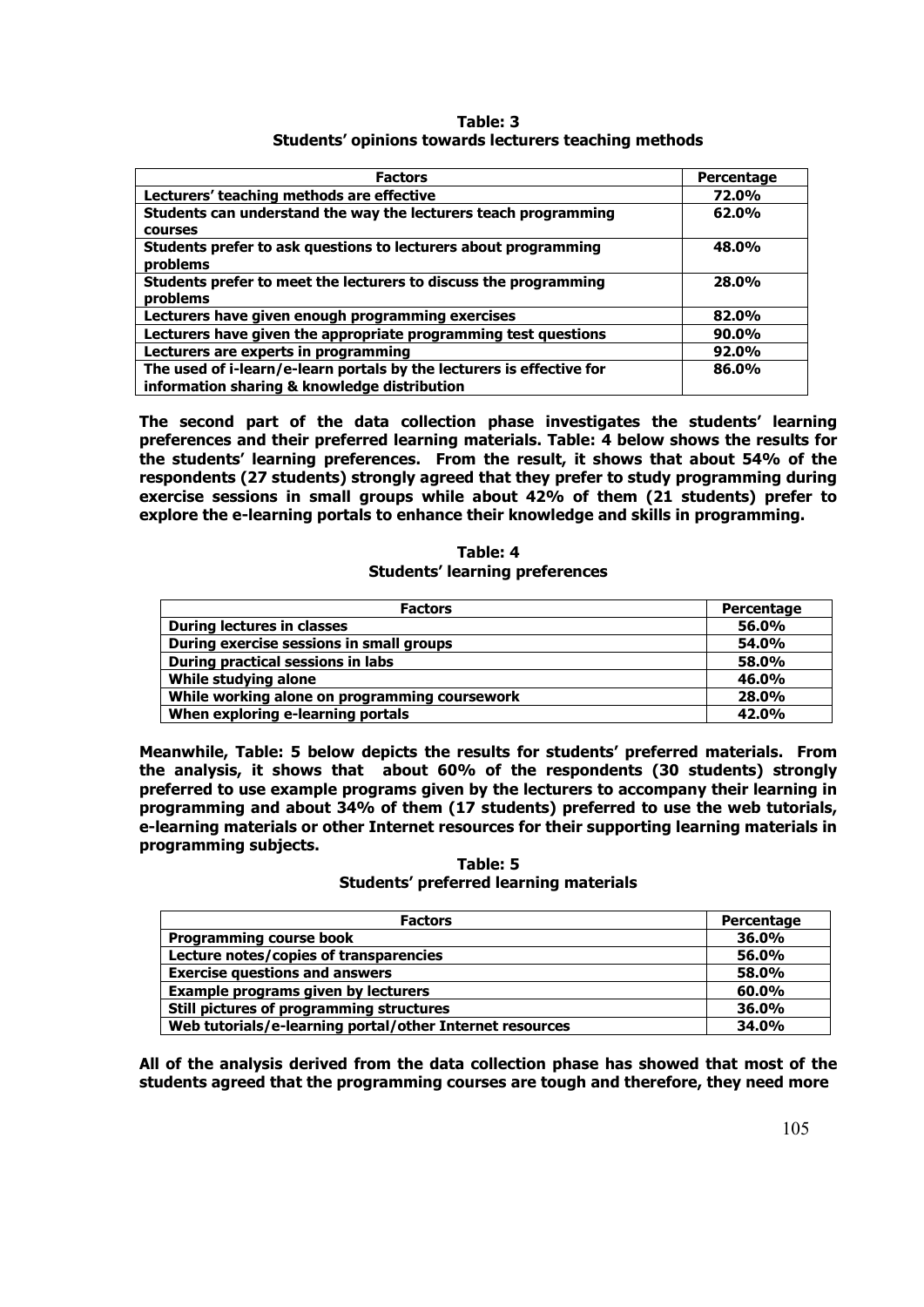**supporting learning materials other than given by the lecturers and they also prefer to work in small groups as an alternative learning strategy to improve their performances. The uses of e-learning portals, web tutorials or other Internet resources have also been the preferred learning materials for the students. Therefore, the findings from this phase have contributed to the analysis and design of the Online Collaborative Learning System (OCLS).** 

### **Use-Case Modeling**

**The use-case diagram is modeled based from the findings derived from the data collection phase. In order to model the virtual collaborative environment, the "Think-Pair-Share" technique has been chosen because of the simplicity and low-risks of this technique. Figure 2 illustrates the use-case diagram of OCLS where it shows that OCLS is composed by three main actors which are the administrator, lecturer and student. Administrator in OCLS is responsible for the coordination and management activities such as handling of the users' registrations, creating the classes and most importantly managing the system's administration in whole.**

**The next actor depicted in Figure: 2 is the lecturers. In OCLS, lecturers will be given the privilege to manage their respective classes.** 

**The lecturers will be granted a full access to approve the classes and students that have been pre-registered by the system's admin.** 

**Other than that, the lecturers also will be granted the privilege to manage their own collaborative classes such as creating new collaborative classes, assigning the collaborative partners, and also engage in the collaborative activities which are the "Think", "Pair", and "Share" activities.** 

**Besides that, there are other activities that can be performed by the lecturers in OCLS such as managing their announcements, and post assignments as well as notes to the collaborative classes.** 

**Besides the chat room which is available in the "Share" phase, the lecturers may also use the messaging system to communicate with the students. The final actor for OCLS is the students.** 

**The students who have been pre-registered by the system's admin will be granted the access to their collaborative groups.** 

**Their partners as mentioned before will be pre-assigned by the lecturers of the respective collaborative classes.** 

**After been assigned a partner and a task has been posted by the lecturer, the students will be able to engage in the collaborative activities.** 

**The collaborative activities in OCLS will undergo three main phases which are the "Think", "Pair" and "Share" phases.** 

**During the first phase, which is the "Think" phase, after accessing the tasks posted by the lecturers, each of the students be given a certain amount of time to think individually about any possible answers.** 

106 **"Pair" phase where the students are required to discuss their answers with their After the "Think" session has elapsed, they will be directed automatically to the**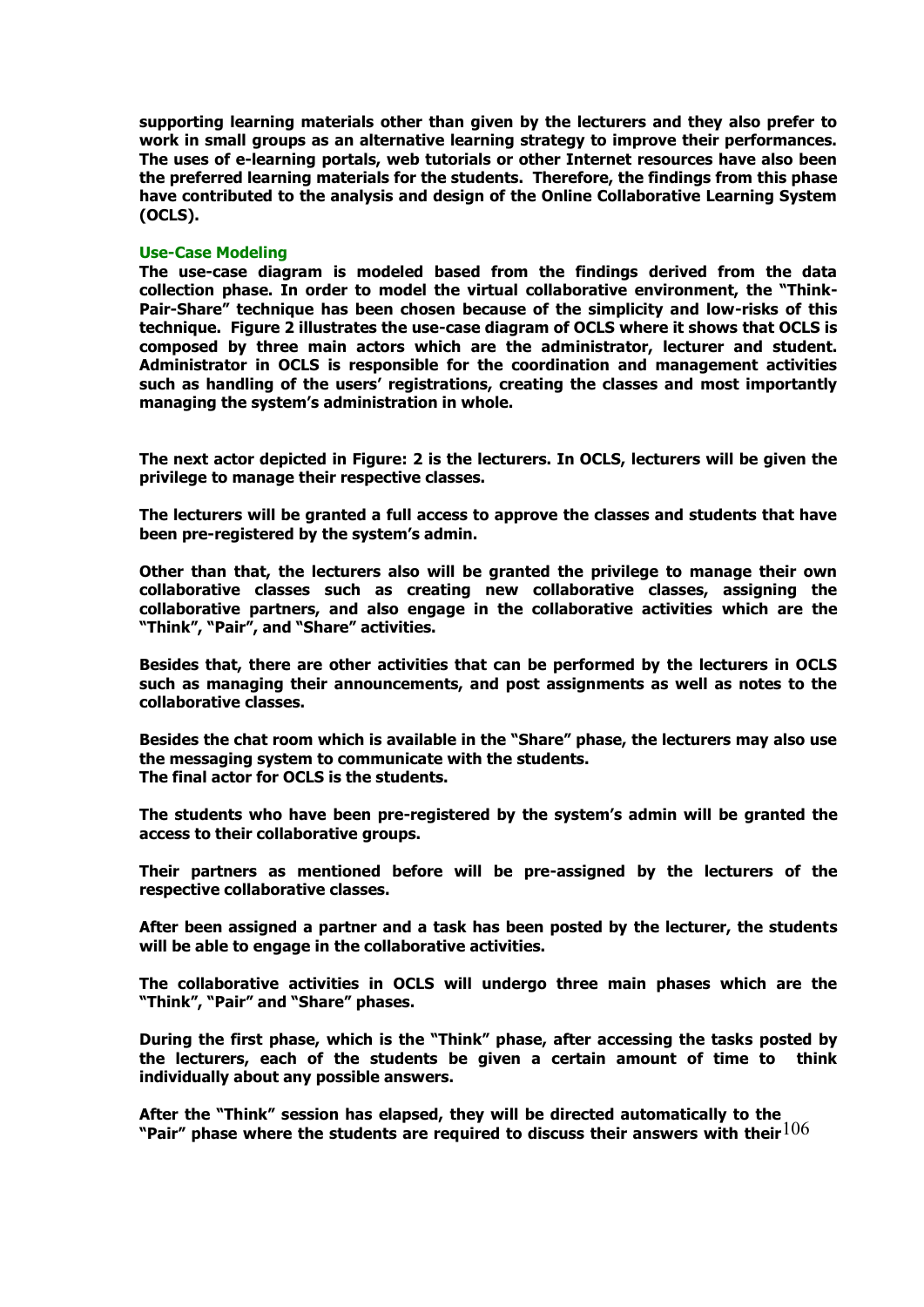**partners using the chat rooms. Again, the timer has been pre-set by the lecturer, therefore the pair needs to discuss and submit the possible answers to the lecturer before the timer ends.** 

**Finally, in the "Share" phase, the submitted answers from the pairs will be graded by the lecturers and then posted in the online discussion board that can be viewed and downloaded by the entire collaborative class.** 

**This is to ensure that the information sharing and knowledge distribution are wellorganized and implemented in the virtual collaborative environment.** 



**Figure: 2 Use-Case diagram for OCLS**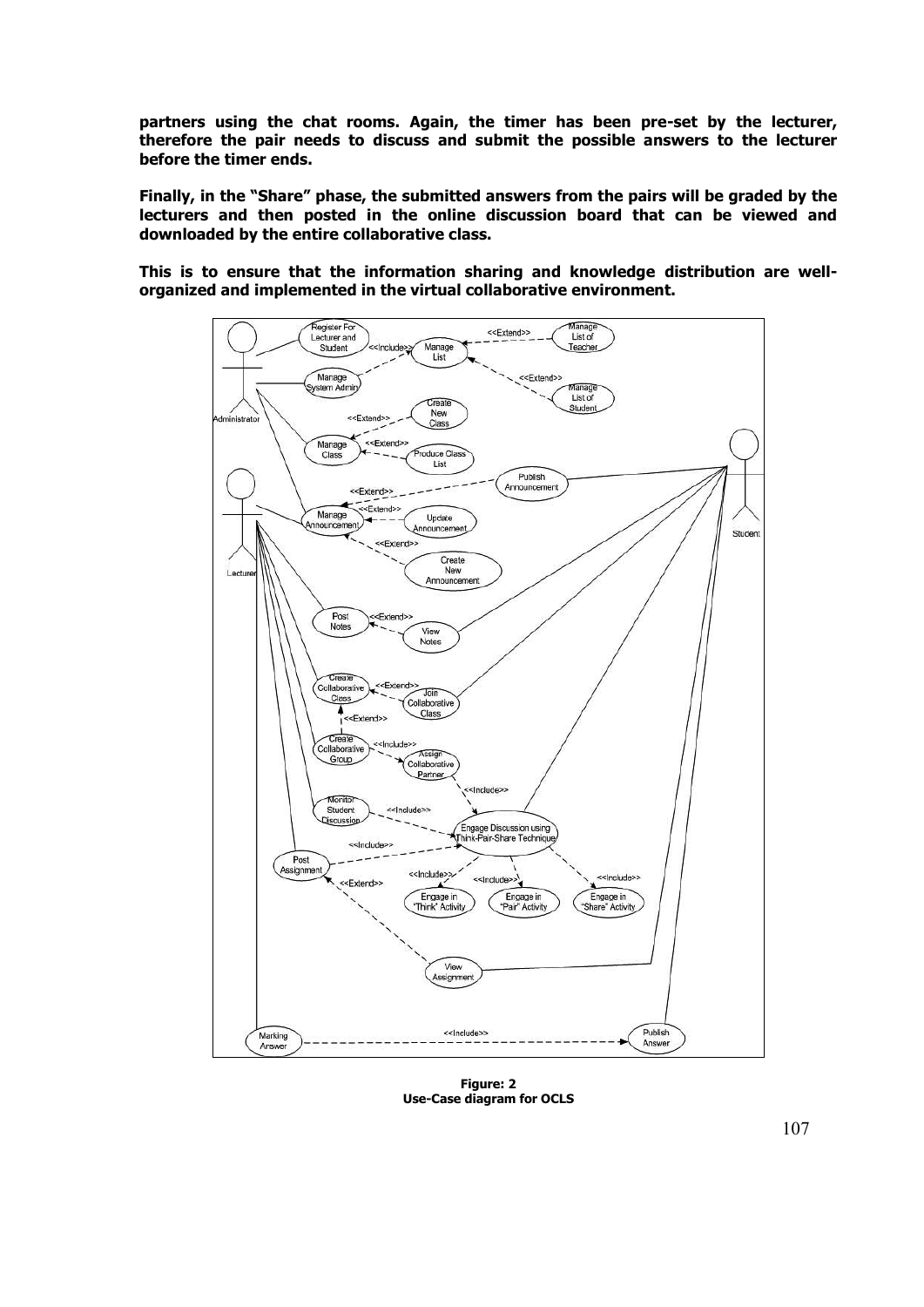### **Elaboration phase Class Diagram**

**Figure: 3 depicts a class diagram that illustrates the logical relationship among the entities in the OCLS. As shown in Figure 3, the class diagram consisting of seven entity classes that represent the main table in the system. For instance, the administrator of OCLS will manage the lecturers and students' registration. Meanwhile, the lecturer in other hand creates collaborative classes where each class can consists of many collaborative groups. The lecturer will also be managing the notes and most importantly, post the assignments that will be discussed in the collaborative activities.** 



**Figure: 3 Class Diagram for OCLS** 

### **The proposed model of OCLS architecture**

**Figure: 4 below illustrate the proposed model of system architecture for OCLS that is derived from the analysis and design phase discussed previously.** 

**As shown in Figure: 4, the system will be developed using the web-based application framework in order to allow the system to be readily and easily accessed by multiple users from dispersed locations.** 

**OCLS will provide the platform for knowledge and information repositories where they can be shared among the community members in real-time processing.**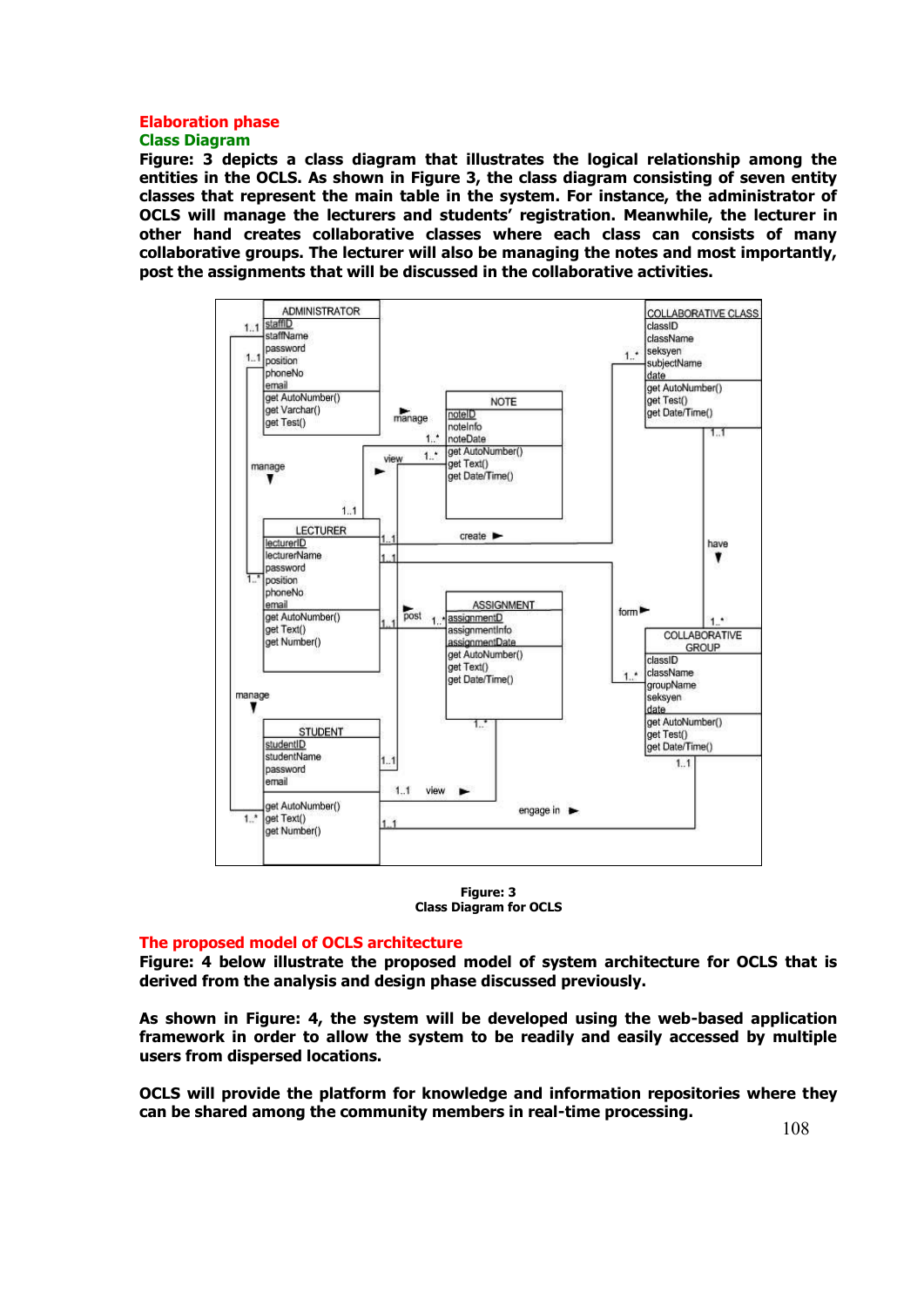**The collaborative activities that have been designed using the use case modeling and class diagram will become part of the OCLS's engine for the online collaboration.** 

**The engine will be integrated with various communication and collaboration tools such as the Web 2.0 technologies to facilitate the communication and interaction over the Web browsers.** 



**Figure: 4 Proposed model of system's architecture for OCLS**

## **CONCLUSION**

**The classroom-based collaborative learning has been proven effective in enhancing students' performances and individual self-esteems. Such benefits can be easily achieved as the interactions among and between the community members are visible and can be directly monitored and evaluated by the instructors.** 

**Meanwhile, designing the virtual collaborative learning system, in the other hands, involves complex issues and challenging tasks in order to create the virtual environment that suits every community members ideally. The developer needs to consider the selections of the right collaborative learning technique, tools and technologies that can be ideally used in a virtual environment.** 

**In this study, series of fact-finding processes have been implemented to further understand the current situations and most importantly to gain users' needs and requirements.**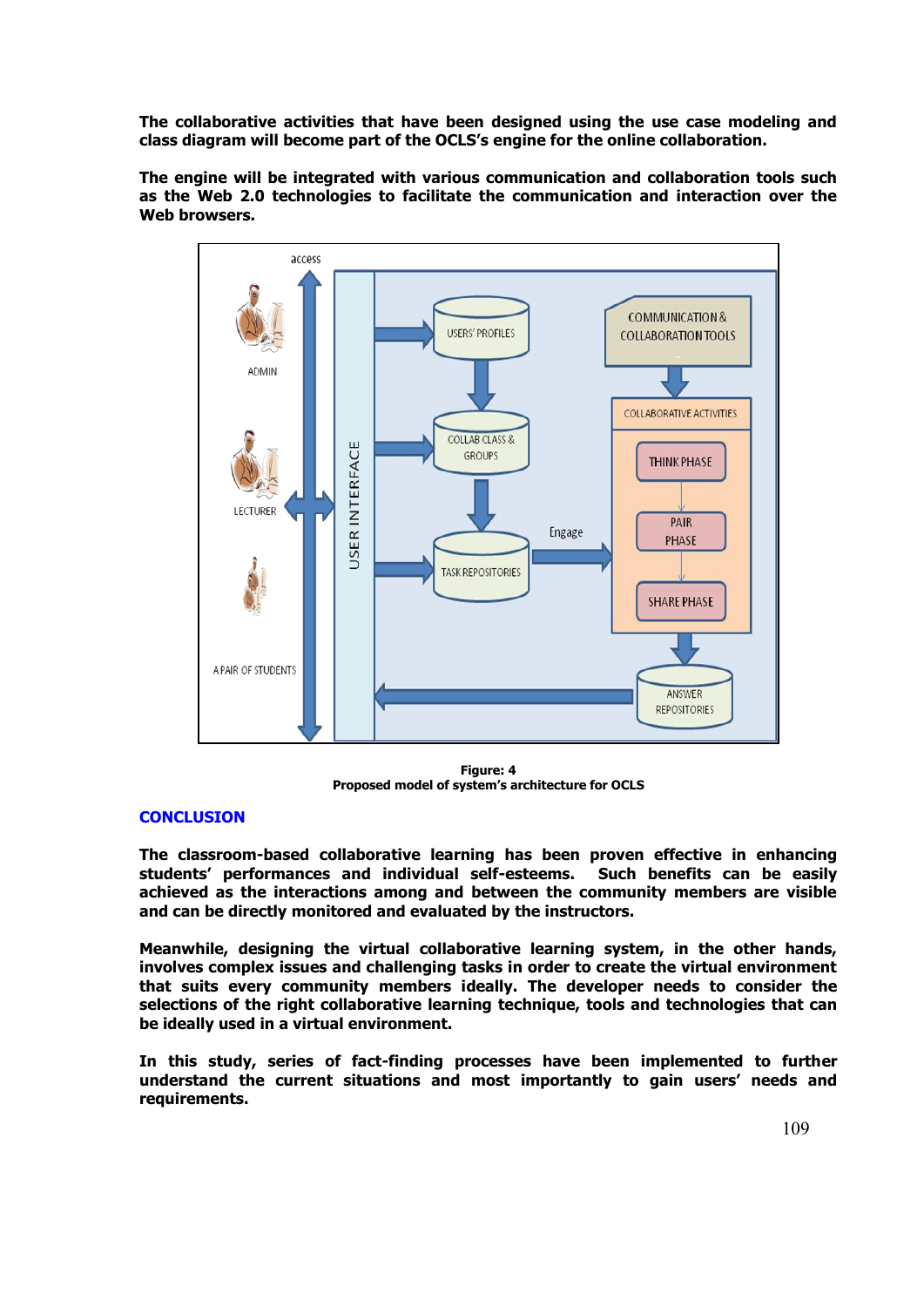**The results have shown that students prefer to work in small groups in order to enhance their understandings in programming and they also prefer to search learning materials from various Internet resources such as from the e-learning portals. Realizing the needs for online materials and online group discussions for distance learning, Online Collaborative Learning System (OCLS) has been designed using object-oriented modeling in order to fulfill the users' requirements as well as the system's functional requirements. A well-known collaborative learning technique known as the "Think-Pair-Share" has been selected to be modeled in OCLS because of its simplicity and suitability to be implemented in a virtual learning environment.** 

**OCLS is specifically designed to support the teaching and learning of the introductory computer programming course with the objective to provide supporting virtual learning aids to the students in order to promote active learning in a virtual learning environment. The proposed model of the system's architecture will become the input for the future work that will involve with the physical development of the system using the web-based application framework which is the ASP.Net and the C# programming language.** 

### **BIODATA and CONTACT ADDRESSES of THE AUTHORS**

**Mahfudzah OTHMAN, received a Bachelor degree in Information Technology from Universiti Utara Malaysia in 2000 and a M.Sc. Information Technology from the same university in 2002. She is currently a Senior Lecturer of Computer Science from the Faculty of Computer and Mathematical Sciences, Universiti Teknologi MARA (Perlis), Malaysia. She has done researches in various areas concerning virtual and web-based learning environment, pedagogical issues in teaching and learning of computer programming course and has been awarded with Gold & Silver awards in 20th Int. Technology Exhibition (ITEX 2009) and in Invention, Innovation & Design (IID 2009- 2011) exhibitions for the innovations of virtual learning systems.** 

**Mahfudzah OTHMAN, Faculty Computer and Mathematical Sciences Universiti Teknologi MARA (Perlis), 02600 Arau, Perlis, MALAYSIA Phone: +6049882262, Fax: +6049882501 Email: [fudzah@perlis.uitm.edu.my](mailto:fudzah@perlis.uitm.edu.my)**

**Muhaini OTHMAN, received a Bachelor degree in Information Technology from Universiti Utara Malaysia, Malaysia in 1999, and a M.Sc. degree in Computer Science from the Universiti Malaya, Malaysia in 2006. She is currently a Lecturer of Computer Science from the Faculty of Computer Science and Information Technology, Universiti Tun Hussein Onn, Malaysia. She is interested in virtual community, e-learning, knowledge management, and e-commerce, and she has written several proceeding papers in related fields.** 

**Muhaini OTHMAN Faculty Computer Science and Information Technology Universiti Tun Hussein Onn Malaysia (UTHM) 86400 Batu Pahat, Johor, MALAYSIA Phone: +6074538017, Fax: +6074532199 Email: [muhaini@uthm.edu.my](mailto:muhaini@uthm.edu.my)**